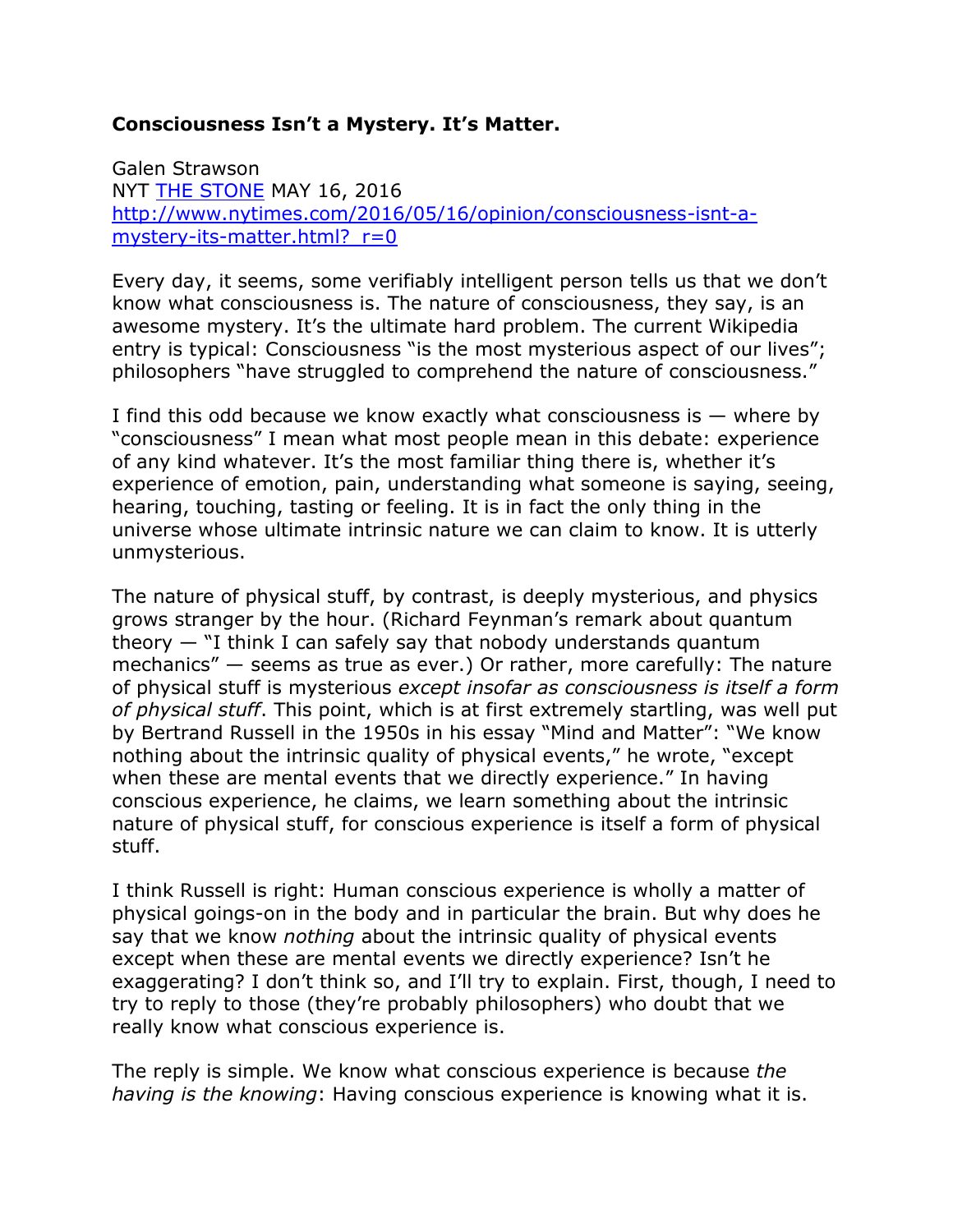You don't have to think about it (it's really much better not to). You just have to have it. It's true that people can make all sorts of mistakes about what is going on when they have experience, but none of them threaten the fundamental sense in which we know exactly what experience is just in having it.

"Yes, but what *is* it?" At this point philosophers like to give examples: smelling garlic, experiencing pain, orgasm. Russell mentions "feeling the coldness of a frog" (a live frog), while Locke in 1689 considers the taste of pineapple. If someone continues to ask what it is, one good reply (although Wittgenstein disapproved of it) is "you know what it is like from your own case." [Ned Block](http://www.nyu.edu/gsas/dept/philo/faculty/block/) replies by adapting the response Louis Armstrong reportedly gave to someone who asked him what jazz was: "If you gotta ask, you ain't never going to know."

So we all know what consciousness is. Once we're clear on this we can try to go further, for consciousness does of course raise a hard problem. The problem arises from the fact that we accept that consciousness is wholly a matter of physical goings-on, but can't see how this can be so. We examine the brain in ever greater detail, using increasingly powerful techniques like fMRI, and we observe extraordinarily complex neuroelectrochemical goingson, but we can't even begin to understand how these goings-on can be (or give rise to) conscious experiences.

The German philosopher Gottfried Wilhelm Leibniz made the point vividly in 1714. Perception or consciousness, he wrote, is "inexplicable on mechanical principles, i.e. by shapes and movements. If we imagine a machine whose structure makes it think, sense, and be conscious, we can conceive of it being enlarged in such a way that we can go inside it like a mill" — think of the 1966 movie "Fantastic Voyage," or imagine the ultimate brain scanner. Leibniz continued, "Suppose we do: visiting its insides, we will never find anything but parts pushing each other — never anything that could explain a conscious state."

It's true that modern physics and neurophysiology have greatly complicated our picture of the brain, but Leibniz's basic point remains untouched.

His mistake is to go further, and conclude that physical goings-on can't possibly be conscious goings-on. Many make the same mistake today — the Very Large Mistake (as Winnie-the-Pooh might put it) of thinking that we know enough about the nature of physical stuff to know that conscious experience can't be physical. We don't. We don't know the intrinsic nature of physical stuff, except — Russell again — insofar as we know it simply through having a conscious experience.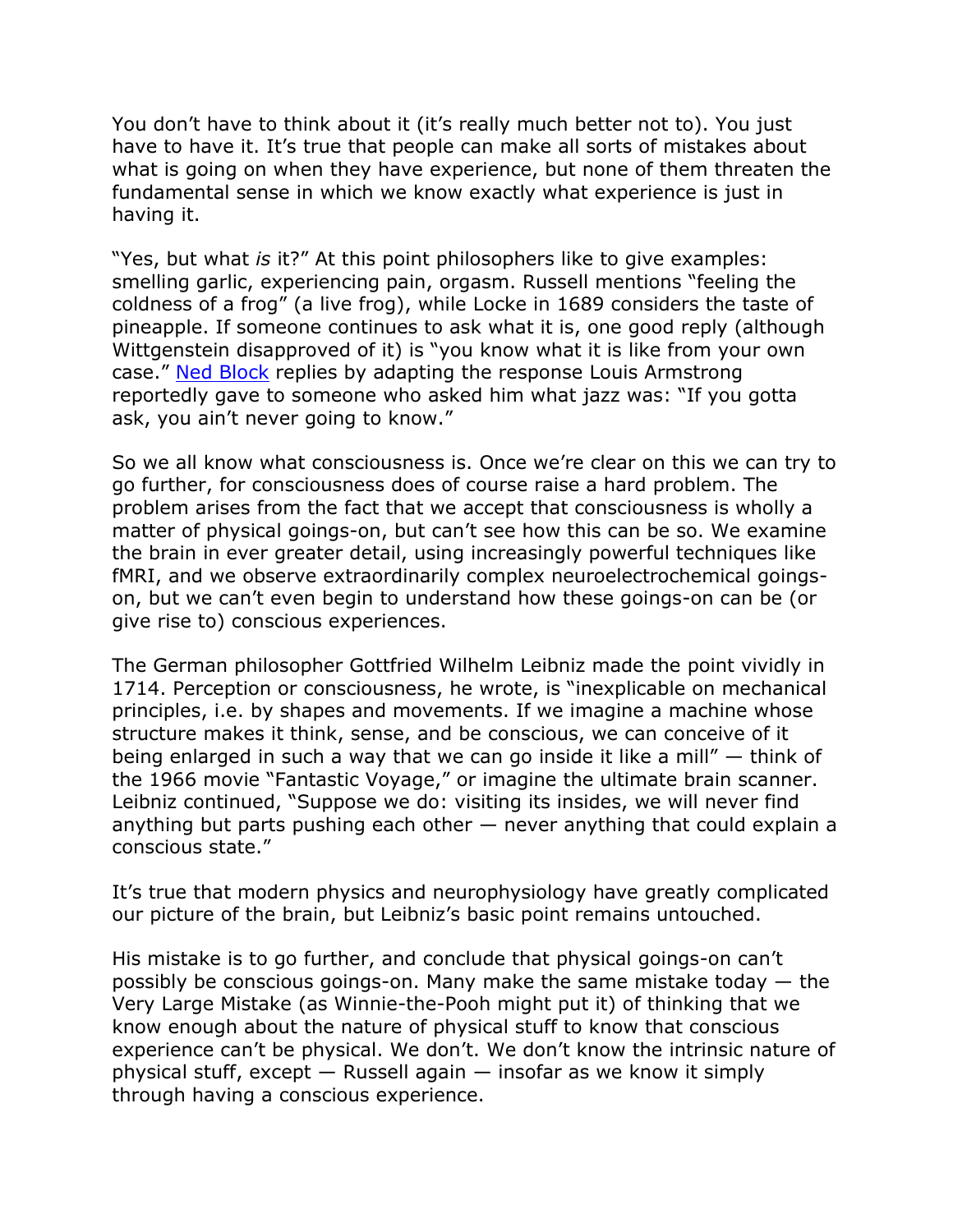We find this idea extremely difficult because we're so very deeply committed to the belief that we know more about the physical than we do, and (in particular) know enough to know that consciousness can't be physical. We don't see that the hard problem is not what consciousness is, it's what matter is  $-$  what the physical is.

We may think that physics is sorting this out, and it's true that physics is magnificent. It tells us a great many facts about the *mathematically describable structure* of physical reality, facts that it expresses with numbers and equations (e =  $mc^2$ , the inverse-square law of gravitational attraction, the periodic table and so on) and that we can use to build amazing devices. True, but it doesn't tell us anything at all about the intrinsic nature of the stuff that fleshes out this structure. Physics is silent — perfectly and forever  $s$ ilent  $-$  on this question.

This point was a commonplace one 100 years ago, but it has gotten lost in the recent discussion of consciousness. Stephen Hawking makes it dramatically in his book "A Brief History of Time." Physics, he says, is "just a set of rules and equations." The question is what "breathes fire into the equations and makes a universe for them to describe?" What is the fundamental stuff of physical reality, the stuff that is structured in the way physics reveals? The answer, again, is that we don't know — except insofar as this stuff takes the form of conscious experience.

We can say that it is *energy* that breathes fire into the equations, using the word "energy" as Heisenberg does when he says, for example, that "all particles are made of the same substance: energy," but the fundamental question arises again  $-$  "What is the intrinsic nature of this energy, this energy-stuff?" And the answer, again, is that we don't know, and that physics can't tell us; that's just not its business. This point about the limits on what physics can tell us is rock solid, and it arises before we begin to consider any of the deep problems of understanding that arise within physics  $-$  problems with "dark matter" or "dark energy," for example  $-$  or with reconciling quantum mechanics and general relativity theory.

Those who make the Very Large Mistake (of thinking they know enough about the nature of the physical to know that consciousness can't be physical) tend to split into two groups. Members of the first group remain unshaken in their belief that consciousness exists, and conclude that there must be some sort of nonphysical stuff: They tend to become "dualists." Members of the second group, passionately committed to the idea that everything is physical, make the most extraordinary move that has ever been made in the history of human thought. They deny the existence of consciousness: They become "eliminativists."